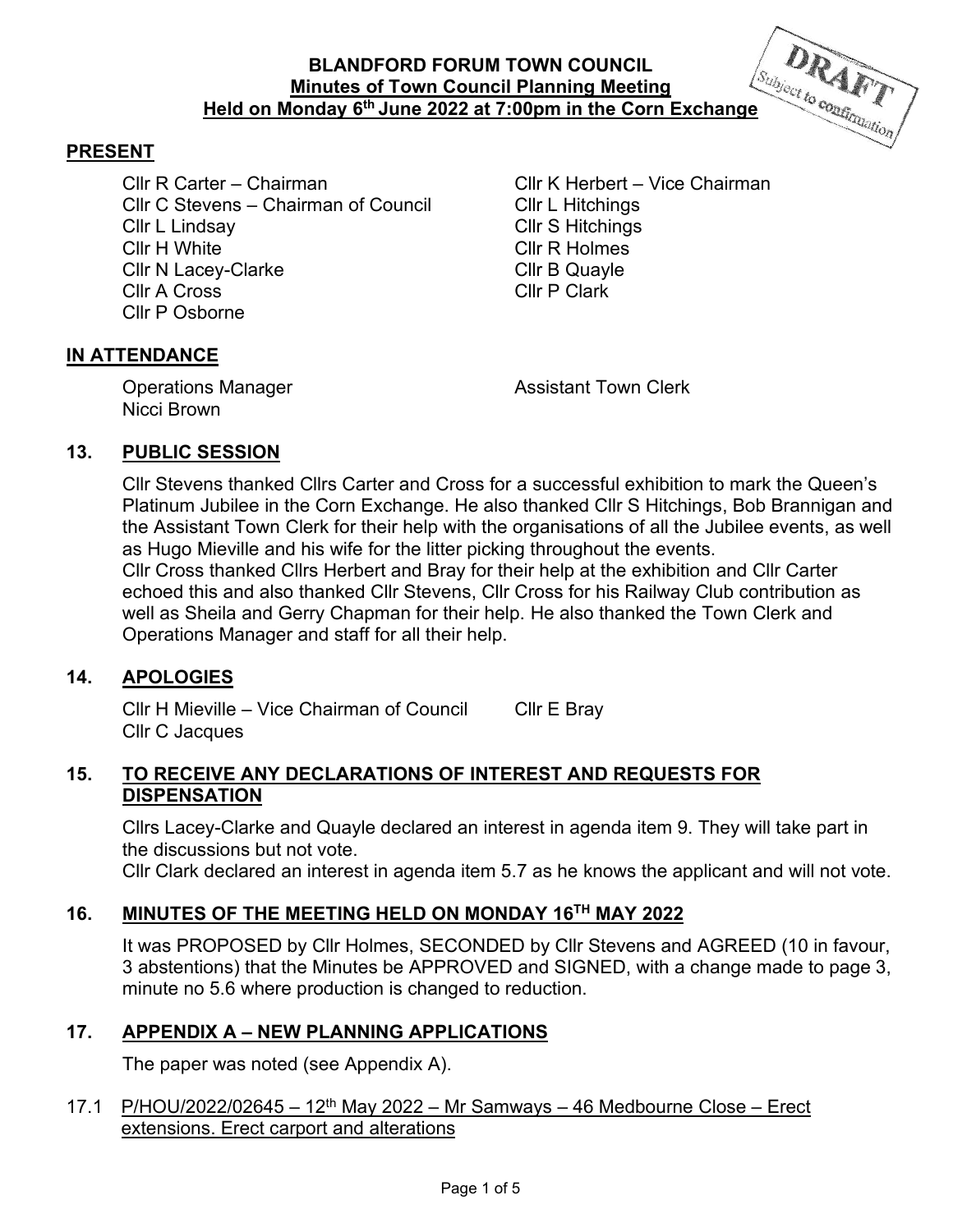17.1 P/HOU/2022/02645 – 12<sup>th</sup> May 2022 – Mr Samways – 46 Medbourne Close – Erect extensions. Erect carport and alterations (cont.)

It was PROPOSED by Cllr Holmes, SECONDED by Cllr Cross and AGREED unanimously that

**The Town Council objects to the application as it is an overdevelopment to the site and the change is not in keeping with the surrounding houses. It doesn't meet the requirements of the Local Plan 2016, Policy 24 Design and it breaks the building line of the existing houses.** 

**ACTION: TOWN CLERK** 

The Chairman decided to take agenda item 5.2 and 5.3 together.

17.2 P/LBC/2022/03019 and P/FUL/2022/03024 - 17<sup>th</sup> May 2022 - Colton Developments - 38-40 Whitecliffe House White Cliff Mill Street - Demolish existing external canopy and carry out internal/external alterations associated with the erection of a double glazed single storey entrance lobby (demolish existing external canopy)

It was PROPOSED by Cllr Lacey-Clarke, SECONDED by Cllr Quayle and AGREED (12 in favour, 1 against) that

**The Town Council has no objections to the application, on the grounds of very little impact on the surrounding area, neighbours and heritage asset, subject to Conservation Officer approval as it would be a modern addition.** 

## **ACTION: TOWN CLERK**

17.3 P/HOU/2022/03075 - 18<sup>th</sup> May 2022 - Mr & Mrs MacRae - Locarno Milldown Road - Erect rear extensions, remove roof & raise ridge height. Insert dormers. Erect double garage (demolish existing garage)

It was PROPOSED by Cllr Lacey-Clarke, SECONDED by Cllr Holmes and AGREED unanimously that

**The Town Council has no objections to the works to the dwelling, but objects to the siting of the garage, which Highways have also raised concerns, as it is not in keeping with the area and Dorset Council Local Plan Policy 24 Design and is contrary to NP Policy 11 Design in the Conservation Area.** 

**ACTION: TOWN CLERK**

17.4 P/FUL/2022/03074 – 18<sup>th</sup> May 2022 – Mr Garry Miles – 3 Stevens Close – Erect a dwelling and create new pedestrian and vehicular access

It was PROPOSED by Cllr Cross, SECONDED by Cllr Holmes and AGREED unanimously that

**The Town Council objects to the application as it is an overdevelopment of the site leading to a cramped form of development, is not in keeping to Dorset Council Local Plan Policy 24 Design and is out of keeping with the housing density of the area.** 

**ACTION: TOWN CLERK**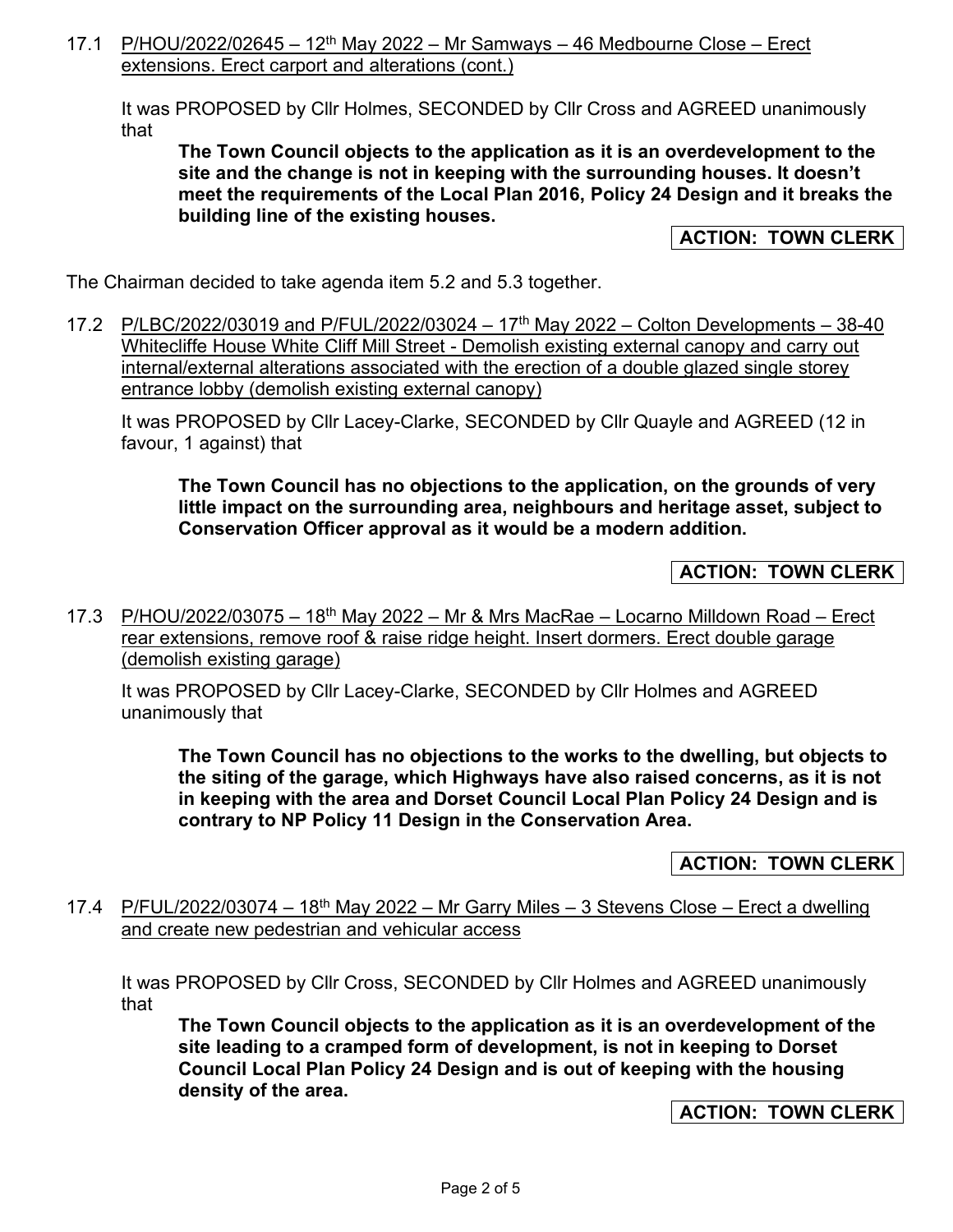# **17. APPENDIX A – NEW PLANNING APPLICATIONS (CONT.)**

17.5  $P/10C/2022/03249 - 25<sup>th</sup>$  May 2022 – Mrs Laura Aitken – 11 West Street – Change of use of nightclub with HMO rooms over to 7 No. dwellings and alterations to fenestration. (Variation of Condition No. 3 of Planning Permission 2/2019/1384/FUL to replace existing windows and doors with like for like upvc windows).

It was PROPOSED by Cllr L Hitchings, SECONDED by Cllr Lacey-Clarke and AGREED unanimously that

**The Town Council has no objections to the application as there is no significant harm to the conservation area and it will improve thermal insulation.** 

**ACTION: TOWN CLERK** 

17.6 P/HOU/2022/03076 – 25<sup>th</sup> May 2022 – Mr P Peplow – 2 Queens Road – Demolition of brick wall to allow 2no. off road parking spaces

It was PROPOSED by Cllr L Hitchings, SECONDED by Cllr Stevens and AGREED (8 in favour, 2 against, 3 abstention) that

**The Town Council has no objections to the application due to an increase in pedestrian safety and there not being any significant harm to the conservation area.** 

**ACTION: TOWN CLERK** 

17.7 P/FUL/2022/03209 – 25<sup>th</sup> May 2022 – T.C.M. & Health UK Ltd – 8 Froxfield Road – Erect single storey detached building to be used for acupuncture.

It was PROPOSED by Cllr Carter, SECONDED by Cllr Holmes and AGREED (12 in favour, 1 abstention) that

**The Town Council has no objections to the application, subject to all necessary facilities being in place.** 

**ACTION: TOWN CLERK** 

17.8 P/HOU/2022/03342–  $27<sup>th</sup>$  May 2022 – Mr Downs – 54 Elizabeth Road – Erect 2 storey side extension (demolish existing lean to)

It was PROPOSED by Cllr Lindsay, SECONDED by Cllr L Hitchings and AGREED unanimously that

## **The Town Council has no objections to the application as there is no loss of amenity to the neighbours and it reflects other buildings in the area.**

**ACTION: TOWN CLERK** 

Cllr Lindsay left the meeting at 8.21pm.

17.9 P/HOU/2022/03341 – 27<sup>th</sup> May 2022 – Mr & Mrs Curtis – Chelston Alfred Street – Erect single storey side extension & single storey rear extension

It was PROPOSED by Cllr Lacey-Clarke, SECONDED by Cllr Cross and AGREED (11 in favour, 2 abstentions) that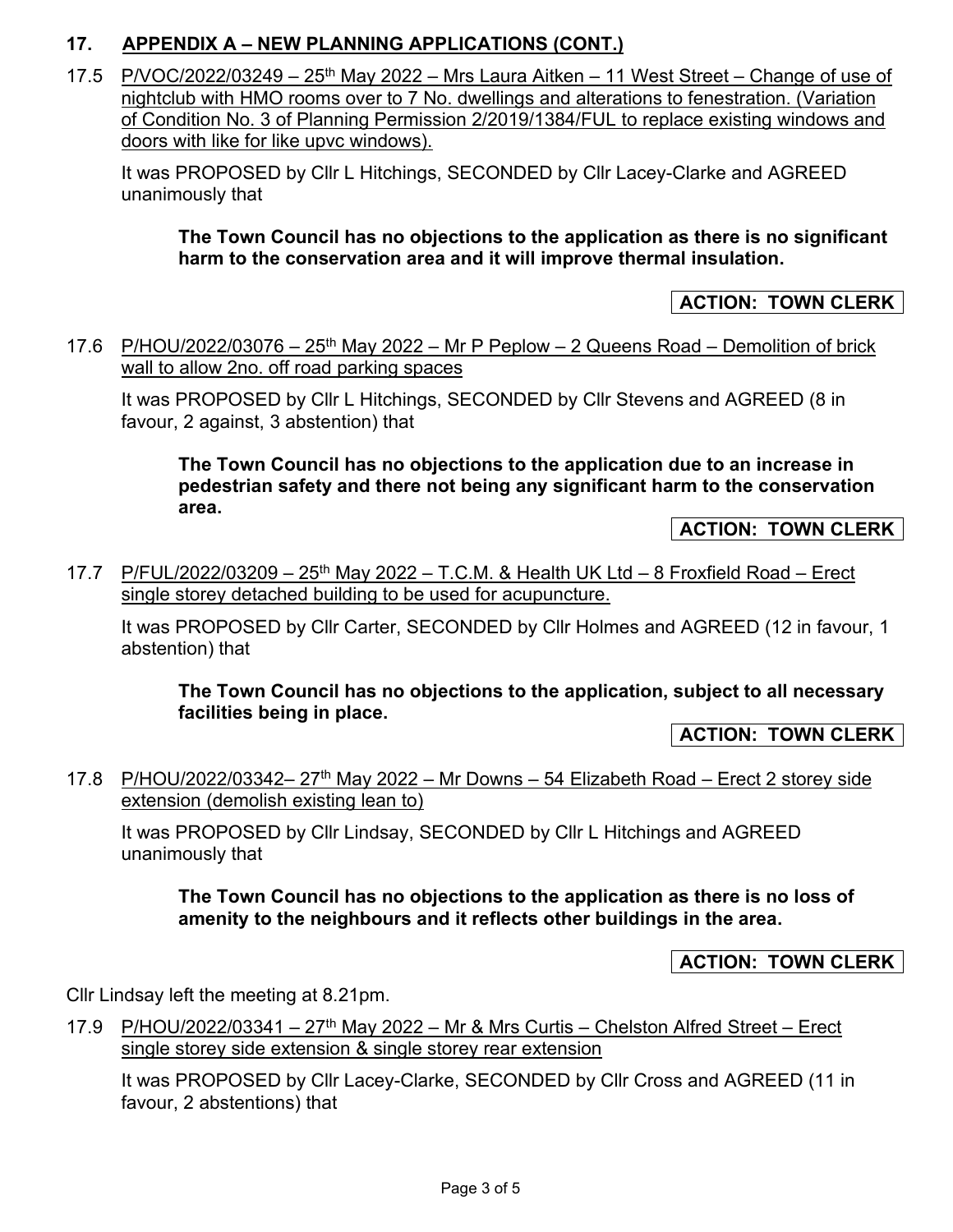17.9 P/HOU/2022/03341 –  $27<sup>th</sup>$  May 2022 – Mr & Mrs Curtis – Chelston Alfred Street – Erect single storey side extension & single storey rear extension (cont.)

> **The Town Council has no objections to the application as there is no significant harm to the designated and non-designated heritage assets in the conservation area.**

> > **ACTION: TOWN CLERK**

Cllr Lindsay returned to the meeting at 8.23pm

## **18. APPENDIX B – DORSET COUNCIL DECISIONS ON PLANNING APPLICATIONS AND APPLICATIONS AWAITING DECISIONS**

The paper was displayed (see Appendix B).

### **19. SITE VISITS/DORSET COUNCIL PLANNING MEETINGS**

The Assistant Town Clerk reported that the next Northern Area Planning Meeting is being held on 14<sup>th</sup> June 2022. There are no items relevant to Blandford Forum on the agenda. Cllr Lacey-Clarke reported that both Dorset Councillors have requested that planning applications P/LBC/2022/01063 and P/FUL/2022/01062 are considered by the Committee. The Chairman is in agreement, but confirmation has not been received yet.

### **20. TO CONSIDER INTRODUCING A MONTHLY SUNDAY LOCAL PRODUCE MARKET**

The paper was noted (see Appendix C).

It was PROPOSED by Cllr Lindsay, SECONDED by Cllr Holmes and AGREED unanimously that

**The Town Council does not offer free pitches for a Sunday market. Traders would have to pay for their pitch in line with the Thursday and Saturday market traders. However, the Town Council would support the introduction of a Sunday market and welcomes proposals from the Market Manager.** 

**ACTION: TOWN CLERK** 

### **21. TO CONSIDER RESPONDING TO THE PROPOSAL TO WIDEN THE EAST FOOTWAY ALONG SALISBURY STREET, BLANDFORD, AS PART OF THE ONGOING PAVING SLAB REPLACEMENT WORKS**

The paper was noted (see Appendix D).

It was PROPOSED by Cllr Stevens, SECONDED by Cllr Carter and AGREED (9 in favour, 4 abstentions) that

**The Town Council supports the proposal of widening the pavement.** 

### **ACTION: TOWN CLERK**

### **22. CLERK'S REPORT AND CORRESPONDENCE**

22.1 Suspended Parking Along Market Place - This Order will enable Dorset Council to carry out surfacing works. It will come into place on 6<sup>th</sup> June 2022. It is anticipated that the works will be completed by 30<sup>th</sup> June 2022. Parking will be suspended along the Market Place, from the